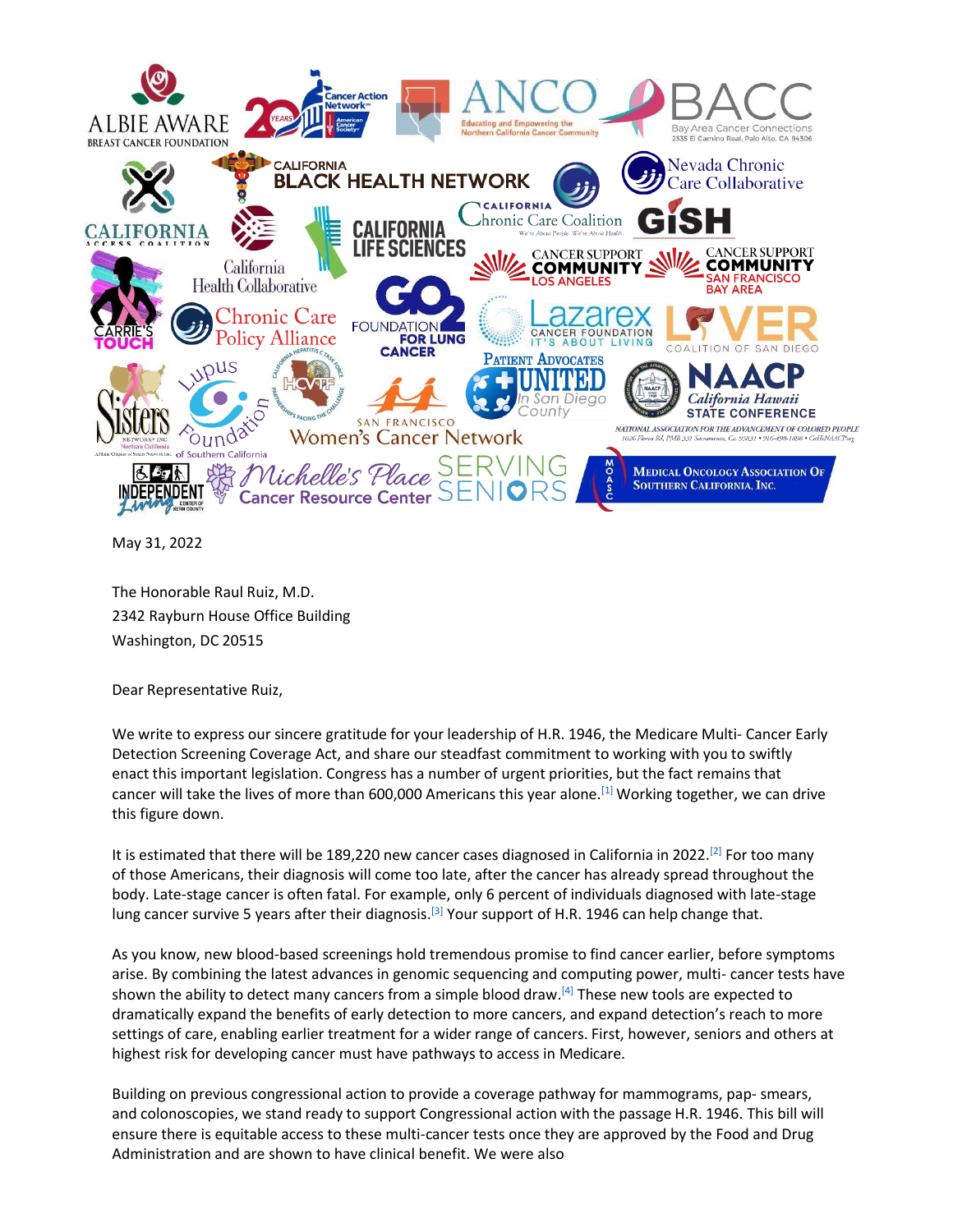pleased to see President Biden's support for multi-cancer early detection as part of his recent cancer moonshot initiative, and hope this can contribute to the legislation's continued progress.<sup>[5]</sup>

It is our hope that this bill moves forward to enactment as quickly as possible this year.

Thank you again for your leadership of this legislation.

Sincerely,

Jen Grand-Lejano Courtney Quinn Government Relations Director, Northern CA Executive Director, ACS-CAN California **Albie Aware Breast Cancer Foundation** Albie Aware Breast Cancer Foundation

um

Courtney Flookes V and the Courtney Flookes V and the Courtney Flookes V and the Courtney of Rina Bello Executive Director, **Executive Director,** Executive Director, Association of Northern California Oncologists Bay Area Cancer Connections

Le Ondra Clarke Harvey **Rhonda** Smith Chief Executive Officer, The Chief Executive Director,

Liz Helms

Liz Helms Stephen Ramirez California Chronic Care Coalition California Health Collaborative

William M. Remak

Bill Remak, **Mike Guerra** Mike Guerra California Hepatitis C Task Force California Life Sciences

lin

Julia Forth Rob Tufel Chief Executive Officer, Chief Executive Officer,

Reverend Tammie Denyse Liz Aglms Co-Founder & President, The Co-Founding Director,

Cartner Q J

ملكه

California Access Coalition California Black Health Network

President & Chief Executive Officer, President & Chief Executive Officer,

Chairman, President & Chief Executive Officer,

Cancer Support Community Los Angeles Cancer Support Community San Francisco Bay

iz Helt

Carrie's TOUCH Chronic Care Policy Alliance